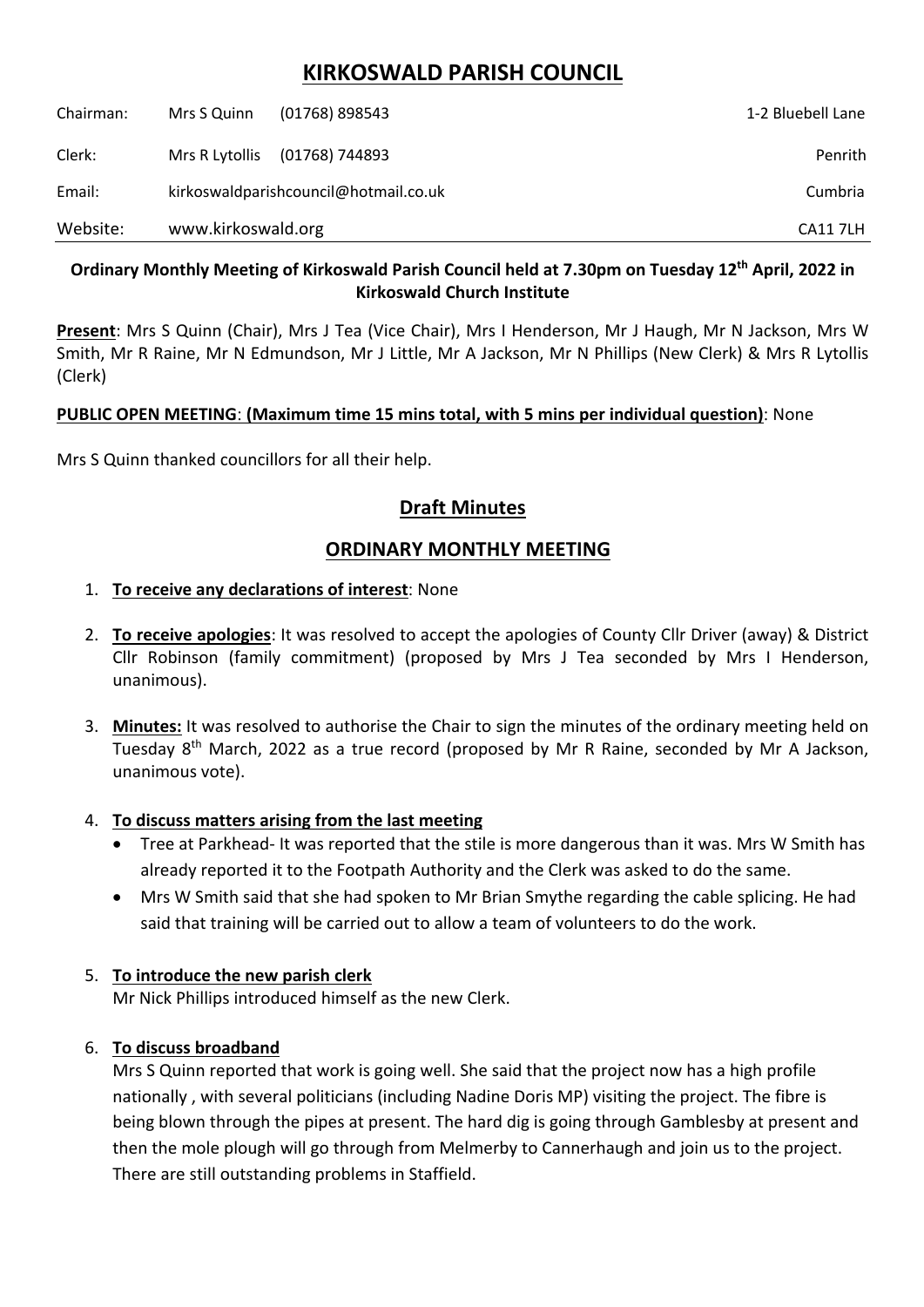## 7. **To discuss the Parish Plan**

Mrs S Quinn apologised for not having put a piece in the Raven, but said she will do so for next month.

### 8. **To receive any updates on the parish field (fence)**

Mr A Jackson said that a new 12ft gate is needed (gate, hanging post and hangers £200) and a new post at the bottom of the field. Mrs I Henderson resolved that the work should go ahead and Mr R Raine seconded it. Councillors voted unanimously in favour. Mr A Jackson agreed to install the gate and councillors thanked him.

#### 9. **To discuss the co-option of new councillors**

• Mrs S Quinn suggested a number of parishioners who might be interested becoming a councillor. Mr A Jackson proposed that Mrs S Quinn approach a number of potential candidates and councillors agreed that this was a good idea. Mrs S Quinn suggested two names and Mr J Little proposed that she should approach them (councillors voted unanimously in favour). Mrs W Smith asked if the constitution limited the split of councillors between the upper and lower quarters, if it proved impossible to recruit volunteers in one part of the parish.

#### 10. **To receive the Financial Report**

- To make payments of bills due- It was resolved to make the following payments of bill due Clerk's Salary & Expenses **E312.98** (by bank transfer) J.N. Jackson (Kirkoswald War Memorial Fence) £ 20.00 (by bank transfer)
- Mandate- The Clerk reported that the new mandate (to allow the new Clerk to do online banking/ change the correspondence address) is not available in branch and Mrs J Tea agreed to print them off on the website.
- Mrs S Quinn proposed that the Parish Council change the account to Barclays Bank (due to the poor service of HSBC/ charging) and councillors agreed (proposed by Mr A Jackson, seconded by Mrs J Tea, unanimous vote). Mr N Phillips (new Clerk) was asked to look into it.

#### 11. **To receive the Highwayman's Report and discuss matters related to Highway**

- Water on the road at Killan Bank, Renwick- it is running down the road and there is now a pothole.
- The crossing at Demesne is rough.
- Potholes- College Flatts is rough towards the bridge and bad at Todd Bank (it has cones in it at present), Fog Close Cottage.
- There is a branch at Woodbrow, Renwick which is very dangerous (needs attention straight away. Clerk to contact the tenant.
- It was agreed to send a letter to say that the tree needs to be removed, so that the pathway is passable (mentioned by Mrs W Smith earlier)
- Scales Road- there are a number of bad potholes
- There is a pothole at Prospect Hill- Clerk to report.
- Pothole on road from Huddlesceugh towards the Five Roads End.
- 3-4 potholes on the road towards High Bankhill.
- Pothole at entrance to Roods Place.

#### 12. **To receive a report from County Cllr Driver**: Unable to attend the meeting-no report received